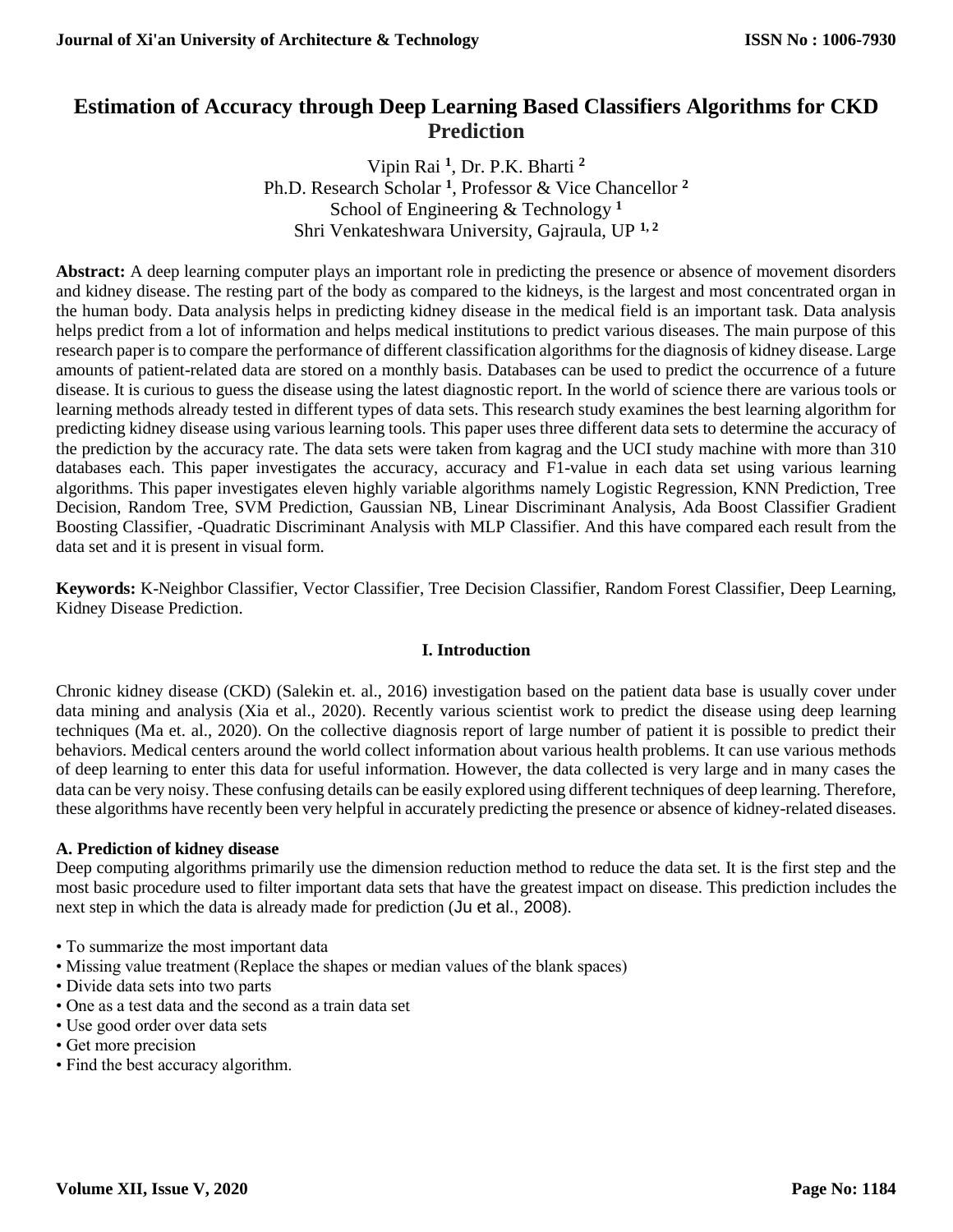

**Fig 1:** Process of prediction and analysis

# **B. Depreciation**

Data analysis of CKD involves selecting a mathematical representation so that most but not all the distribution of specific data is combined to include the most important information. Information that is deemed to be a work or problem may contain many or many dimensions, but not all of the relevant aspects. A large number of symptoms or functions may affect the complexity of the complex or cause excess, with serious consequences. Therefore, reducing the size of given CKD data is a very important step that needs to be considered when building a model.

# **C. Release Factor**

In this case, the new feature set is based on the original feature set. Feature extraction involves feature conversion. This change is often unrepentant. This change no useful information is lost in the process. Principal component analysis (PCA) was used for feature extraction. The principal component analysis is a general transformation algorithm. In the feature field, find the index with the largest variance and find the corresponding coordinates. This is a global algorithm that provides the best multiplication.

# **D. Feature Selection**

In this case, the bottom set of the original feature is selected. The features are selected using a combination of CFS (Correlation based Feature Selection) and a good size reduction method. The chi-square test is used to select the most important factors.

# **II. Research Background**

Tekale et al. (2018), in this paper they have studied different machine learning algorithms. They have analyzed 14 attributes related to CKD patients and predicted the accuracy of different machine learning algorithms such as Decision of the graduate and support machine. From the analysis of the results, it can be seen that the decision tree algorithms provide 91.75% accuracy and the SVM gives 96.75% accuracy. To create a machine learning model that identifies chronic kidney disease with an overall accuracy of 99.99%, it would require millions of records with zero non-zero.

Alshebly & Ahmed (2019), the purpose of this study is to compare the performance of Artificial Neural Networks (ANNs) and Logistic Regression (LR) categories on the basis of the following criteria: Accuracy, Sensitivity, Specification, Positioning, and Areas under the curve (ROC) in the prediction of CKD. From the experimental results, it is considered that the performance of the ANNs classifier is better than the Logistic Regression model. With an accuracy of 84.44%, sensitivity of 84.21%, specificity of 84.61% and AUCROC of 84.41%. Also, with the final integrated models used, the most important factors that have a clear impact on chronic kidney disease patients are creatinine and urea.

Norouzi et al. (2016), proposed the prediction analysis for kidney failure. This model may accurately describe more than 95% accuracy of prediction. This paper actually limitation work considering the GFR value at much extent in time interval.

Arasu & Thirumalaiselvi (2017, they proposed one dimensional predictive analysis. Basically this model based on the regression and random forest. For big data application there are already RF, Classified and Regression Tree and C4.5 works well. In the exploration of kidney prediction they proposed a new hybrid algorithm which enhance the prediction graph. This model assign the importance of each attribute to a dataset and to carry the priorities of the classification process.

Ravindra et al. (2018), in this paper, the effectiveness of the proposed scheme is evaluated in terms of the sensitivity, specificity and accuracy of the phases. The results reveal the accuracy of the total separation of 94.44% obtained by combining the 6 attributes. It can be concluded that the SVM-based method found may be a member of CKD and NCKD.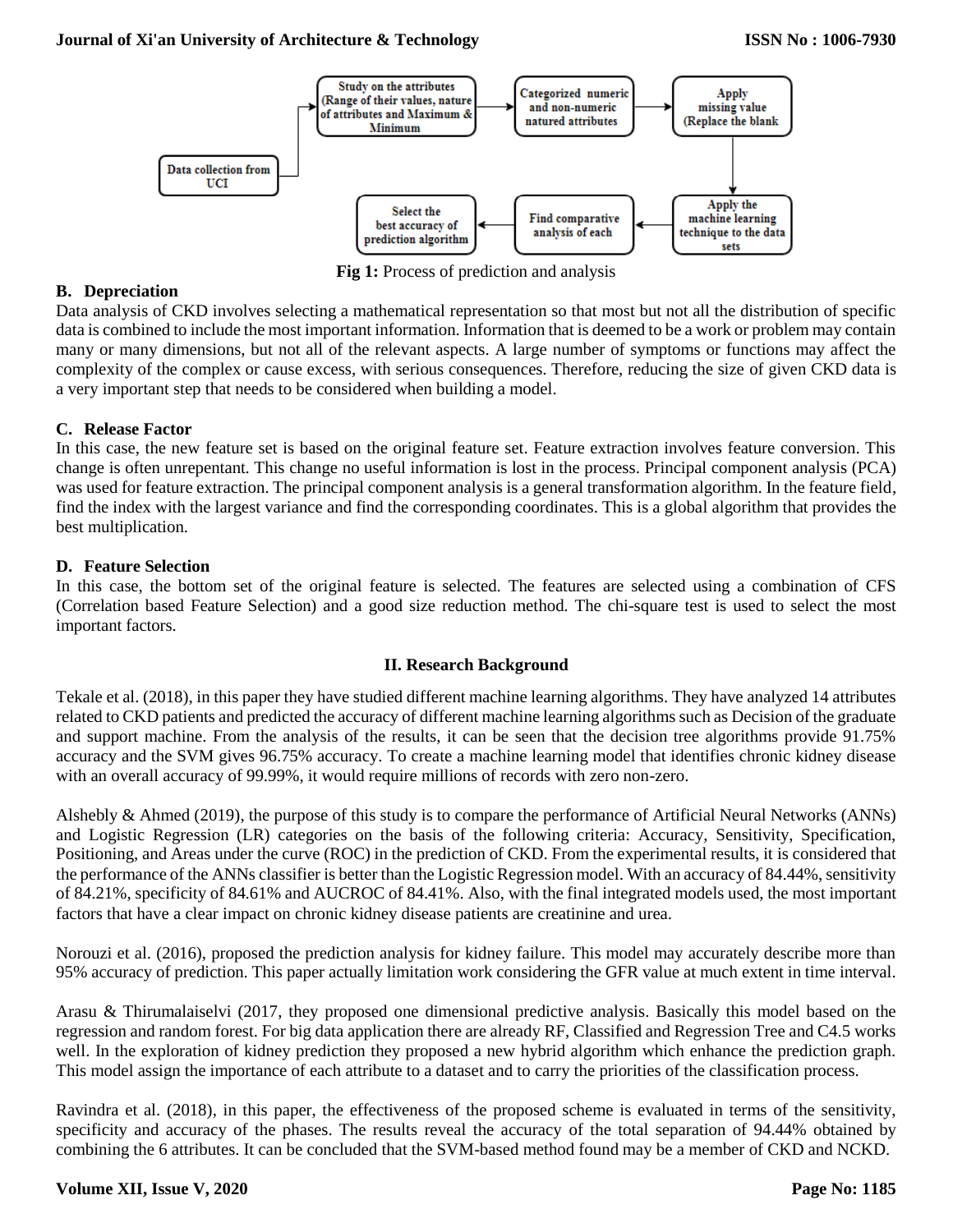Rahman et al. (2019), this paper introduces the concept of detecting the presence of kidney disease using a computerized systematic study model, considering the patient's ECG signal. In their research, they found an accuracy rate of 97.6% which is an average using both the QT and RR intervals, comparing the accuracy obtained when using one of the signals.

Hore et al. (2018), in this article, it has been proposed that in the medical network a neural-trained algorithm to detect early kidney disease (CKD). The results revealed that NN-GA was more active than others in the past and was able to detect CKD more effectively. Future research could focus on studying some such teaching methods for training NNs to improve the performance of NNs in real applications.

Khamparia et al. (2019), this research paper presents a framework for the number of deep neural pathology of kidney disease (CKD) accident using focal auto encoder installation. The model is built using embedded auto codes that contain two auto codes arranged in a fashionable form with one deep max component.

Sisodia and Verma (2017), in this paper, the comparative performance of specific and integrative students is analyzed in the CKD data set of the UCI reading library. The performance of CKD using the predictive analysis need data collection, filtering of data, missing value treatment. They model give accuracy, recall, f-rate, and the ROC-Curve as metrics to compare classroom performance. They are also developing the Wrapper and hybrid method to select the desire feature.

Subasi et al. (2017), in this study, different machine learning methods are used to diagnose CKD. This study has shown that RF isolation results in significantly higher performance during the partition operation.

Zhang et al. (2018), in this work, they build two virtual neural networks, one of which is classical MLPs, and the other combines the selection of the LASSO feature and is highly functional with a small but deep structure. The results indicate that the performance of each model is the same, both of which obtain high accuracy.



# **III. Architecture of the Experiments**

**Fig 2:** Architecture of the Deep learning experiments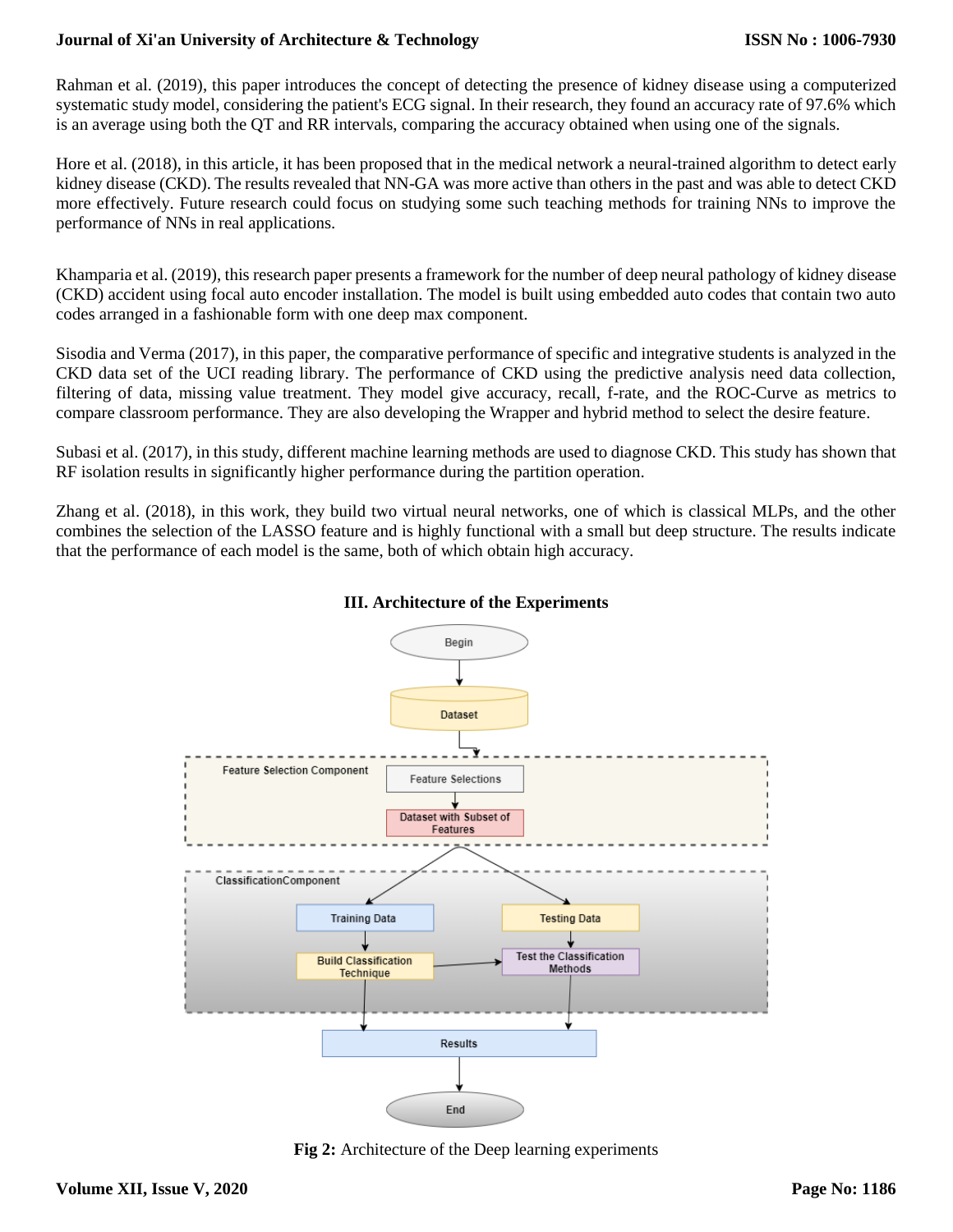#### **IV. Deep Learning Algorithms for Investigation of CKD Data**

#### **A. Curvilinear Regression**

Name retrieval can be defined as measuring and analyzing the relationships between independent or dependent variables. Dissolution can be divided into two categories: Direct undo and direct undo. The normalization of normal thinking is reproduced with a straight line. It is primarily used to measure the relative or multidimensional variables (Kahraman et al., 2004).

The translation of rational insight can begin with the interpretation of general cognitive functions. A logical function is a sigmoid function that takes a real value between 0 and 1. It is defined as



**Fig 3:** Representing the non-linear curvilinear regression

Let's take a look at the functionality of a line in an unequal return model.

$$
t=\beta_0+\beta_1 x
$$

So the non-linear curvilinear regression Equation becomes

$$
p(x) = \frac{1}{1 + e^{-(\beta_0 + \beta_1 x)}}
$$

#### **B. Support Vector Machine**

Support vector machines are a very popular way of studying the monitored machine (using pre-programmed target objects) that can be used as processors and predictors.



**Fig 4:** A presentation of SVM

It is the extension of the linear regression with involvement of clusters. A main trend line iterate and continue till the optimization reach (Suthaharan, 2016)

# **C. K - Nearest Neighbor**

K-Near method is one of the best ways to differentiate data. It is used for non-swearing classification functions about data and little or no information about the distribution of data. The algorithm finds the nearest k points closest to the data points

# **Volume XII, Issue V, 2020**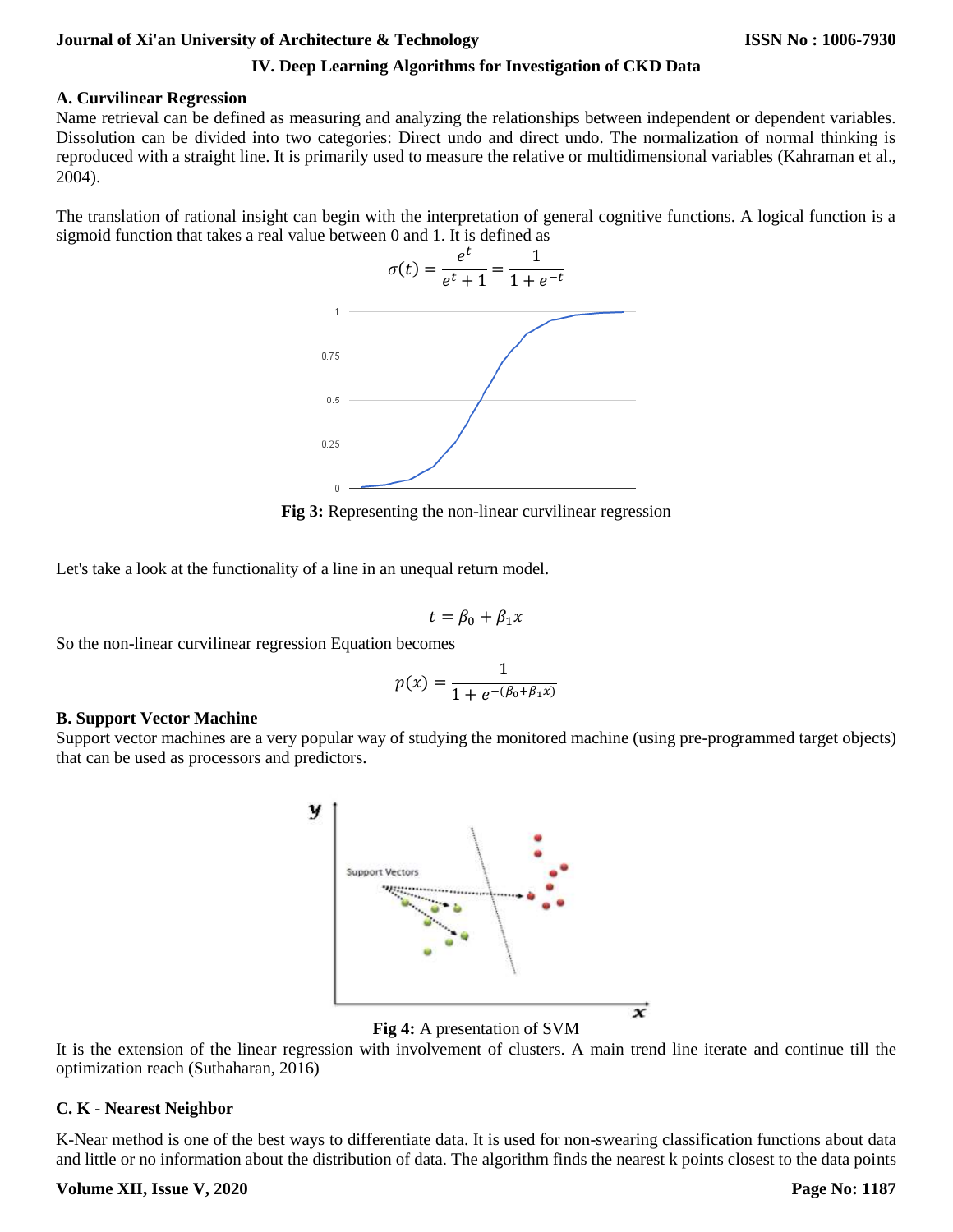not found in the training set and the amount of data points obtained from it. In classification settings, the nearest neighbor algorithm basically creates the most votes among the most similar K conditions for some "intangible" recognition.

$$
d(x, x') = \sqrt{(x_1 - x_1')^2 + \dots + (x_n - x_n')^2}
$$

However, there are some metrics that are appropriate for specific settings, such as Manhattan, Chebyshev, and the Hamming distance.

#### **D. Decision Tree**

This method is used mainly for separation problems. Make it easy with continuous signs and paragraphs. This algorithm divides the population into two or more similar sets based on the most important predictors. The algorithm tree first lists the entries for each attribute. The data set is segmented by a variable or predictor with the largest or shortest gain. These two steps are performed in duplicate with the remaining structures

$$
Entropy(S) = \sum_{i=1}^{c} -p_i log_2 p_i
$$
  

$$
Gain(S, A) = Entropy(S) - \sum_{v \in Values(A)} \frac{|S_v|}{|S|} Entropy(S_v)
$$



**Fig 5:** Shows the Decision Tree

#### **E. Random Forests**

Random Forest is also a supervised learning algorithm. This method can be used for recording and classification functions, but generally improves the performance of classification functions. As the name implies, a random forest path looks at many decision trees before making a result.



#### **Fig 6: Random Forest**

Random Forest (RF) creates many decision trees during training. Summarize all tree predictions with the final prediction; Partition model or average forecast when making final decisions using a set of results, a combination of techniques is used.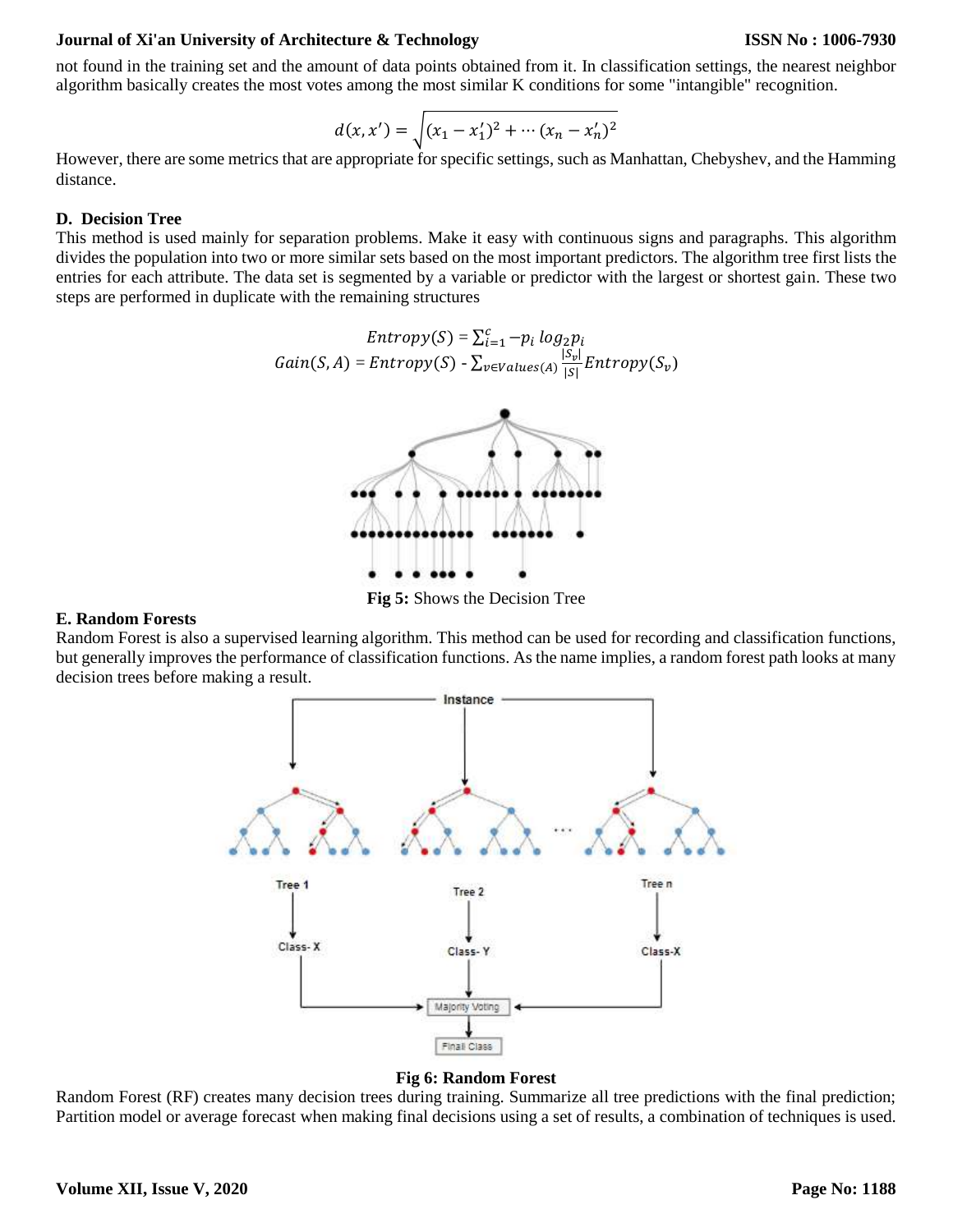# **F. Gaussian NB**

Gaussian Naive Bayes is simply understand as simple distribution with control curve. This algorithm based on the conditional probability based on the occurrence of data under Gaussian plane.

# **G. Linear Discriminant Analysis (LDA)**

Linear Discriminant Analysis (LDA) is the most widely used methods for reducing size and separation. With given set of data their feature has been estimated and centroid and covariance extract the reducible sets of data (Tharwat et. al., 2017).

LDA makes simple assumptions about your data:

1. That your data is Gaussian, that each variable is formed as a bell curve when plotted.

2. For each attribute having the same value, those values of each variable differ by the mean of the same value on average.

# **H. Ada Boost Classifier**

AdaBoost is short for Adaptive Boosting. Basically, Ada Boosting was the first successful add-on algorithm designed for binary classification.

AdaBoost could be apply even in an unequal group. It has good properties for general practice that can be proven to increase accuracy of prediction.

# **I. Gradient Boosting Classifier**

Gradient intensification is one of the most competitive algorithms that works with the goal of strengthening weak learne rs by shifting focus from problematic observations that were difficult to predict in the past and to meeting weak readers, general decision trees. It builds the model in a way that is almost identical to other lifting methods, but proves them by a llowing good performance for mysterious losses. For starters, we fit the model in the model that produces 75% accuracy a nd the remaining undisclosed difference is taken in the error name. After that we fit another model in the error set to pull a n additional descriptive component and add it to the original model, which should improve the overall accuracy:

$$
Error = G(x) + Error2
$$

$$
f_0(x) = \frac{\arg min}{\gamma} \sum_{i=1}^{n} L(y_i, \gamma)
$$

# **J. Quadratic Discrimination Analysis**

Quadratic discriminant analysis is performed directly as in the direct discrimination analysis except that we use the followi ng functions based on the matrices of each category.

$$
D_i(X) = -1/2LN(|S_i| - 1/2)(X - Y)S_i^{-1}(X - Y)
$$
  

$$
S_i(X) = d_i(X) + LN(\pi)
$$

# **K. MLP Classifier**

The MLP can be viewed as a classical regression classifier where the input is first modified using a non-linear regression l earned \ Phi. This modification puts the input data into a space where it is directly split. This middle layer is called the hid den layer. One hidden layer is enough to make MLPs a universal standard. An MLP (Ram et al., 2016) (or Artificial Neura l Network - ANN) with a single hidden layer can be represented in bold as follows:



# **V. Proposed Data Measurement Measures**

STEP 1: find the essential attributes of kidney data sets. An attribute with low and high data is selected for statistical analysis. STEP 2: Estimate the accuracy of the data in the statistical analysis.

STEP 3: Measure the methods and methods of treatment that are missing.

# **Volume XII, Issue V, 2020**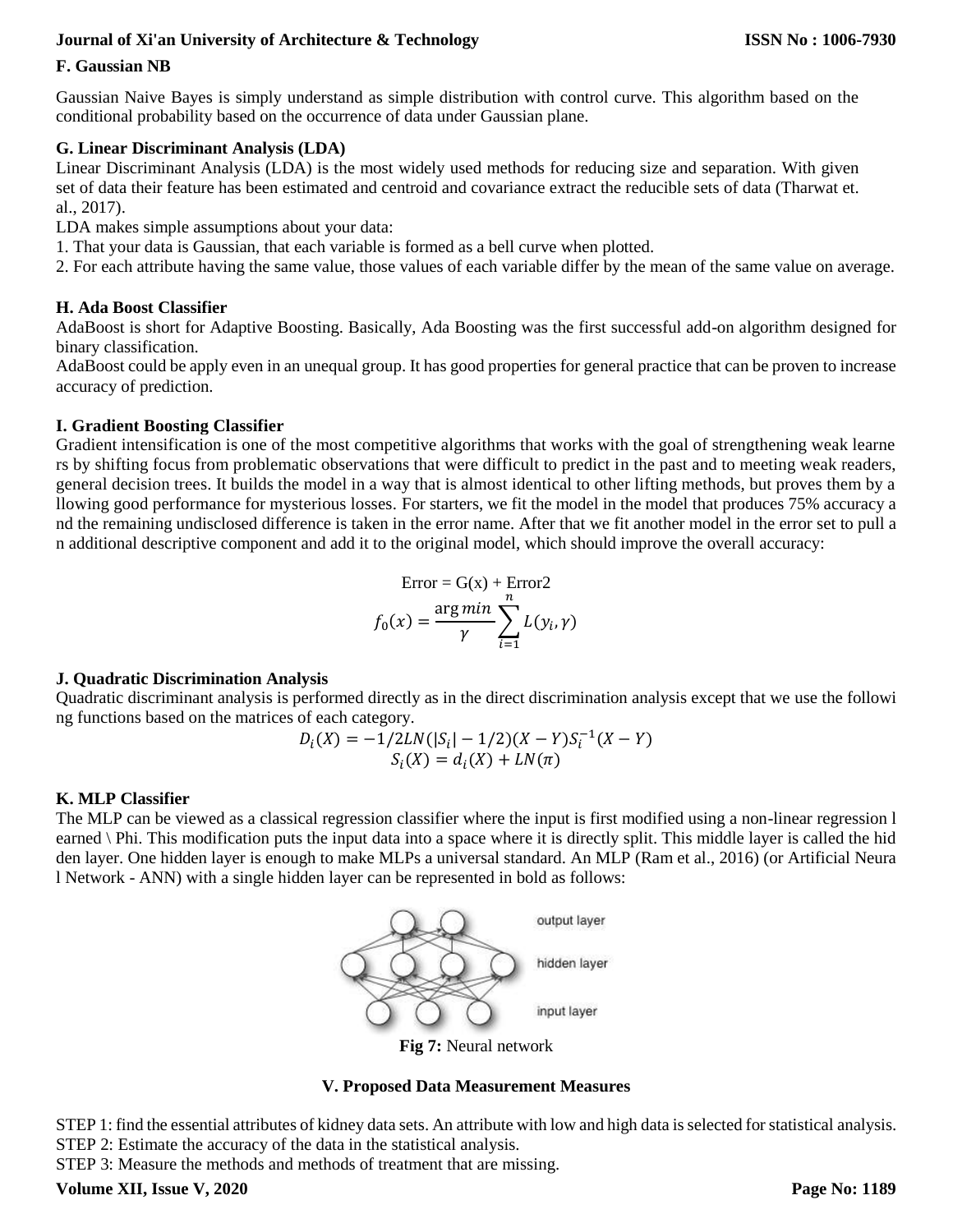STEP 4: Fill in the missing values by means of and between data sets. STEP 5: Divide train test data and analysis by 70:30. STEP 6: Perform a deep learning algorithm on train data sets

STEP 7: Measure accuracy with test data sets.

```
VI. Methodology
```

```
Step 1: Data recovery
{
Outline of data
Identify and complete the output
Identify and manage missing information
Appropriate strategies are used
Replace the adjective and spelling
}
Step 2: Model Selection
{
Checking the amount of data (classes)
An in-depth study of Algorithm Sorting's
}
Step 3: Implementation Example using Python
{
Import Data Entry all models together using Python
}
Step 4: Performance classification
{
Calculate Accuracy using the "Operation" operator to analyze the result by the calibration process
}
Step 5: Comparison Result
{
Comparing accuracy between all models by comparing the result with all the proposed algorithms for learning
Calculate the final output of each proposed algorithm
Find the best of all.
}
                                                    VII. Pseudo code
```

```
Let al = \{a1, q2, a3, \ldots a n\} be the given data
A = {}, a set of Algorithms programmers
M = mean and Median {c1, c2, c3, ... cn}, a set of
Z = Means, the mediator of M.
For (i = vacant, i = 0, i++);
{
For (j = \text{vacant}, j = 0, j++);
}
Apply in-depth Algorithm
f = Depth (Mod: Data);
Let D = {d1, d2, d3,… Dn} be the given data
E = {E1, E2, E3,… En}, a set of ensemble classifiers
C = {c1, c2, c3, ... cn}, a set of arrays
X = training set, X D
Y = test set, Y D
K = class of Meta levelifier
L = n (D)
Because I = 1 to L do
```
# **Volume XII, Issue V, 2020**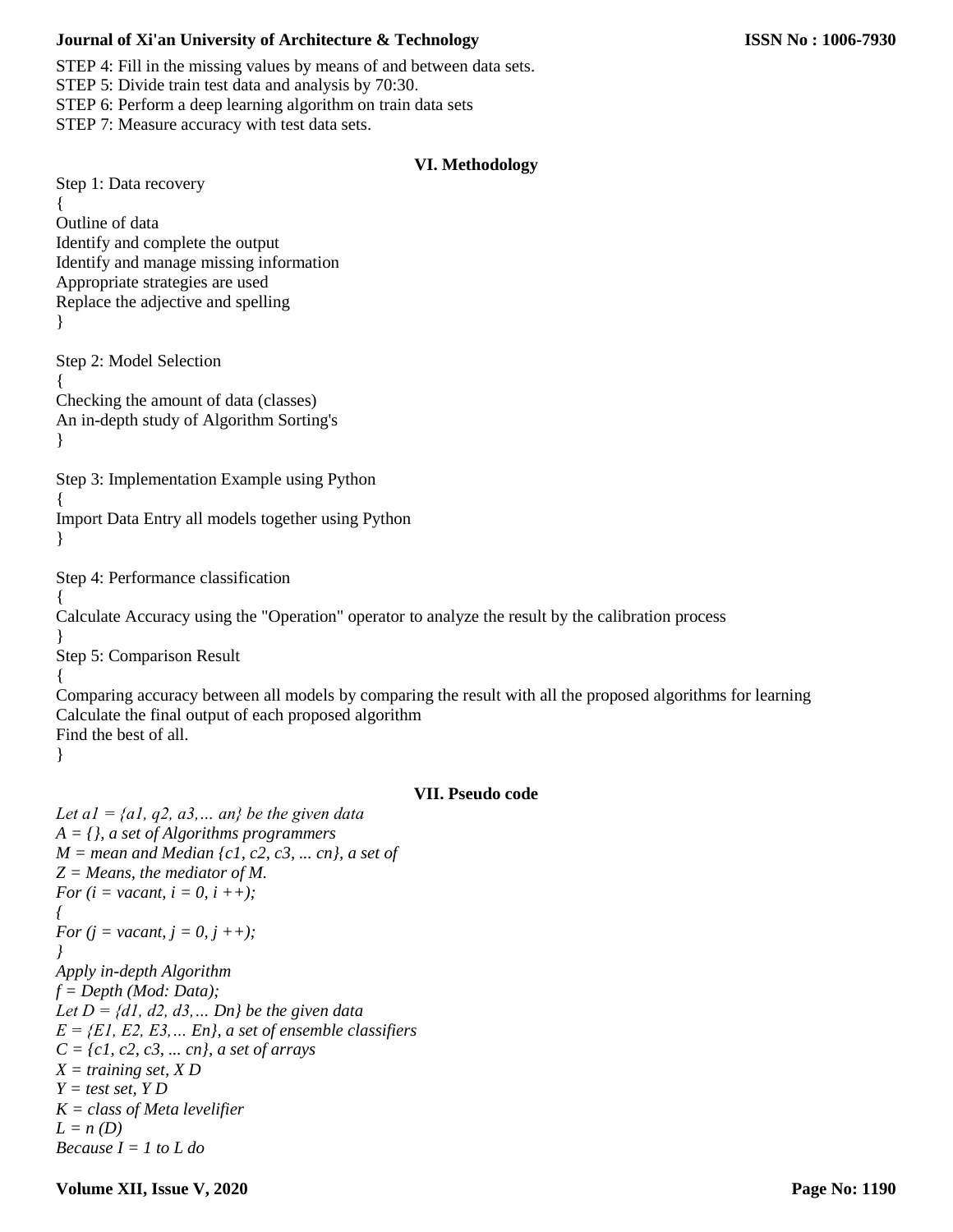*M (i) = A model trained to use E (i) in X The following i M = M K Result = Y divided by M*

# **VIII. Result and Discussion**

Below the table present the accuracy, precision and F1 score of the python simulation. The result has been drawn on table from most of the deep learning algorithms.

| <b>Algorithms</b> | LR   | LDA  | <b>KNN</b> | <b>NB</b> | <b>SVM</b> | <b>RF</b> | <b>MLP</b> | <b>ODA</b> | <b>GBC</b> | <b>ADB</b> | DT   |
|-------------------|------|------|------------|-----------|------------|-----------|------------|------------|------------|------------|------|
| <b>Accuracy</b>   | 0.72 | 0.71 | 0.68       | 0.69      | 0.71       | 0.72      | 0.72       | 0.67       | 0.72       | 0.71       | 0.72 |
| <b>Precision</b>  | 0.72 | 0.72 | 0.70       | 0.73      | 0.72       | 0.70      | 0.72       | 0.73       | 0.70       | 0.70       | 0.70 |
| f1-score          | 0.84 | 0.84 | 0.79       | 0.78      | 0.84       | 0.79      | 0.84       | 0.78       | 0.79       | 0.79       | 0.79 |

**Table 1:** Presents the accuracy, precision and F1 score

As find from the above table it is LR and MLP of Deep learning algorithm predict better as compare to other learning algorithms used in CKD data analysis for more than 300 data set. It could be varies as per the data sets and attributes considering for the simulation.

# **IX. Conclusion & Future Scope**

This paper mainly explore major deep learning algorithm for the prediction of the CKD analysis. The prediction in terms of accuracy and precision give the better understanding of the deep learning algorithms which could be further use in the real time data analysis and prediction using the graphical user interface. The main purpose of this research paper is to analyze the efficiency of various classification algorithms for the diagnosis of kidney disease. Databases can be used to forecast the incidence of a possible illness. So in future a graphical use interface will have do the same work as doctor does for a specific disease.

# **References**

- 1. Tekale, S., Shingavi, P., Wandhekar, S., & Chatorikar, A. (2018). Prediction of chronic kidney disease using machine learning algorithm. *Int. J. Adv. Res. Comput. Commun. Eng*, *7*, 92-96.
- 2. Alshebly, O. Q., & Ahmed, R. M. (2019). Prediction and Factors Affecting of Chronic Kidney Disease Diagnosis using Artificial Neural Networks Model and Logistic Regression Model. *Iraqi Journal of Statistical Science*, *28*, 1-19.
- 3. Norouzi, J., Yadollahpour, A., Mirbagheri, S. A., Mazdeh, M. M., & Hosseini, S. A. (2016). Predicting renal failure progression in chronic kidney disease using integrated intelligent fuzzy expert system. *Computational and mathematical methods in medicine*, *2016*.
- 4. Arasu, S. D., & Thirumalaiselvi, R. (2017, February). A novel imputation method for effective prediction of coronary Kidney disease. In *2017 2nd International Conference on Computing and Communications Technologies (ICCCT)* (pp. 127-136). IEEE.
- 5. Salekin, A., & Stankovic, J. (2016, October). Detection of chronic kidney disease and selecting important predictive attributes. In *2016 IEEE International Conference on Healthcare Informatics (ICHI)* (pp. 262-270). IEEE.
- 6. Xia, P., Gao, K., Xie, J., Sun, W., Shi, M., Li, W., & Wang, X. (2020). Data Mining-Based Analysis of Chinese Medicinal Herb Formulae in Chronic Kidney Disease Treatment. *Evidence-Based Complementary and Alternative Medicine*, *2020*.
- 7. Ma, F., Sun, T., Liu, L., & Jing, H. (2020). Detection and diagnosis of chronic kidney disease using deep learning-based heterogeneous modified artificial neural network. *Future Generation Computer Systems*.
- 8. Ju, W., Eichinger, F., Bitzer, M., Oh, J., McWeeney, S., Berthier, C. C., & Kopp, J. B. (2009). Renal gene and protein expression signatures for prediction of kidney disease progression. *The American journal of pathology*, *174*(6), 2073-2085.
- 9. Kahraman, S., Fener, M., & Gunaydin, O. (2004). Predicting the sawability of carbonate rocks using multiple curvilinear regression analysis. *International journal of rock mechanics and mining sciences*, *41*(7), 1123-1131.
- 10. Suthaharan, S. (2016). Support vector machine. In *Machine learning models and algorithms for big data classification* (pp. 207-235). Springer, Boston, MA.